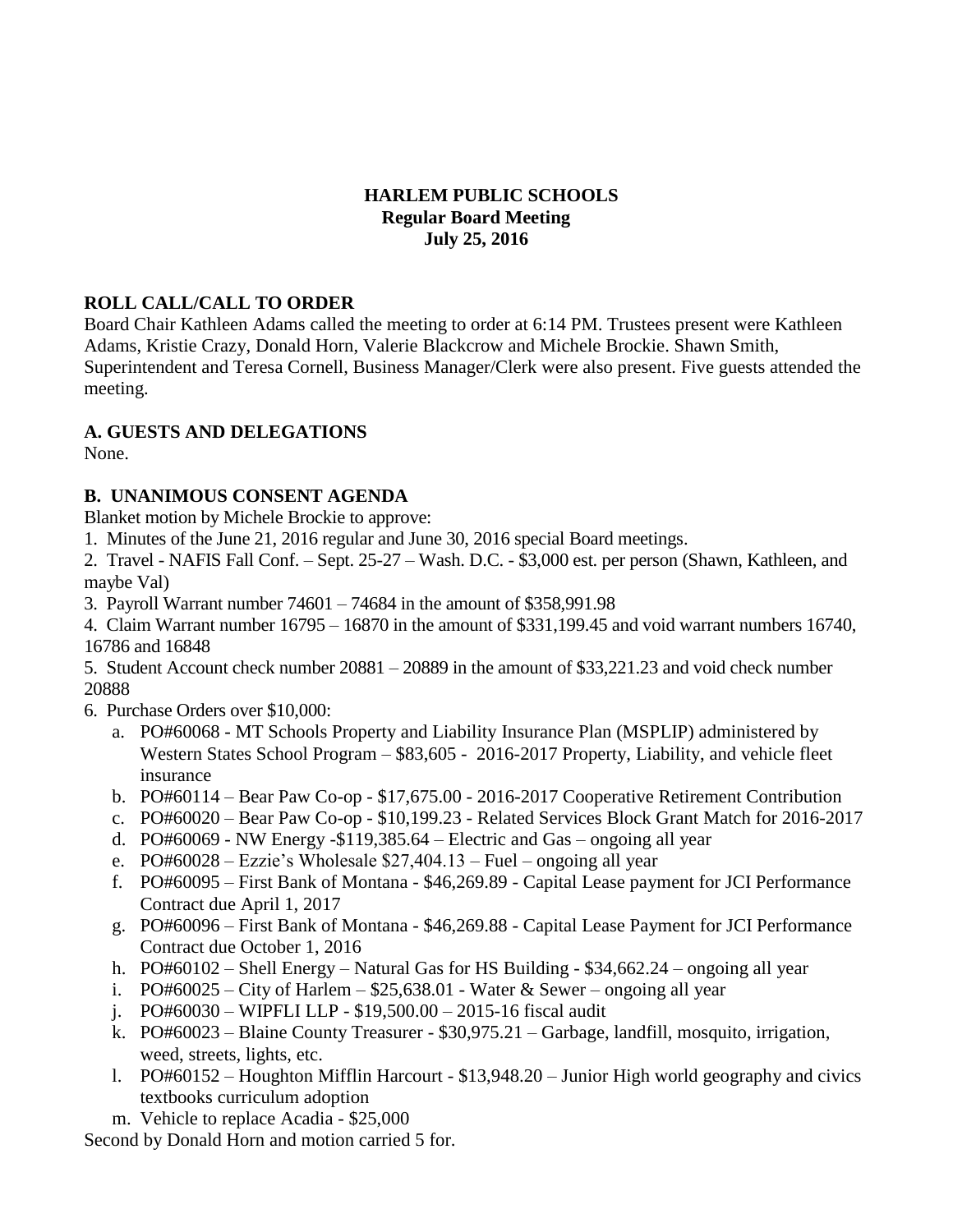Harlem School District #12 Regular Meeting July 25, 2016

#### **C. PROGRAM REPORTS**

Shawn Smith reported on test scores. Shawn has accepted the resignation of Sue Lynn Brown as K-6 Teacher. Teresa Cornell was also present to go over her report.

#### **D. 2016-17 STUDENT ATTENDANCE AGREEMENTS**

Motion by Michele Brockie to approve the following out-of-district student attendance agreement for SY 2016-17, whose district of choice is Harlem and whose district of residence is Dodson: EB, TB and Hays Lodge Pole: TAS, TCS. Second by Valerie Blackcrow and motion carried 5 for.

Motion by Michele Brockie to disapprove the following out-of-district student attendance agreements for SY 2016-17, whose district of choice is Chinook: AA and Turner: EB, SB, TB, CC, BC, KC, WH, BH, NR, HR, PL, MT, ET, BZ, and CZ and whose district of residence is Harlem. Second by Valerie Blackcrow and motion carried 5 for.

#### **E. FEASIBILITY STUDY FOR PROPERTY PURCHASE/BUS BARN AND HOUSING DEMOLITION BID/PROPOSAL**

Motion by Michele Brockie to approve the housing demolition process for the old rock house for approximately \$25,000 and approve the feasibility study and/or bid process to build a new bus barn at a cost of approximately \$250,000. Second by Kristie Crazy and motion carried 5 for.

# **F. ESTABLISH 2016-17 PETTY CASH ACCOUNT**

Motion by Michele Brockie to approve the establishment of a petty cash fund in the amount of \$5,000 to use for approved staff development, approved travel, registrations, COD's, postage, fees, deposits, payroll taxes and approved memberships and dues. Second by Valerie Blackcrow and motion carried 5 for.

### **G. REQUEST FROM TURNER FOR ENTRANCE INTO OUR DISTRICT**

Motion by Valerie Blackcrow to deny request from Turner Schools for bus entrance in Harlem School District #12 for the 2016-17 school year. Second by Kristie Crazy and motion carried 5 for.

### **H. SET FINAL BUDGET MEETING DATE**

Motion by Valerie Blackcrow to set August 16, 2016 as the Final Budget meeting at 6:00 PM with the Regular Board meeting immediately following. Second by Michele Brockie and motion carried 5 for.

### **I. SUB TEACHER PAY RATE**

Motion by Michele Brockie to set the substitute teacher pay rate for 2016-17 at the Paraprofessional I beginning rate on the classified scale for actual hours worked with no lunch time deducted. Second by Valerie Blackcrow and motion carried 5 for.

### **J. HIRE 2016-17 CERTIFIED STAFF AND AMEND TEACHER CONTRACT**

Motion by Michele Brockie to amend John Stiffarm's contract to full-time Gros Ventre Language teacher to serve in Elementary and Jr/Sr High schools as the language/cultural teacher for 2016-17 S.Y). Second by Kristie Crazy and motion carried 5 for.

Executive session from 6:57 – 7:51 pm with 5 Board, Shawn Smith and Teresa Cornell present.

Motion by Michele Brockie to advertivse for an Elementary teacher for school year 2016-17. Second by Donald Horn and motion carried 5 for.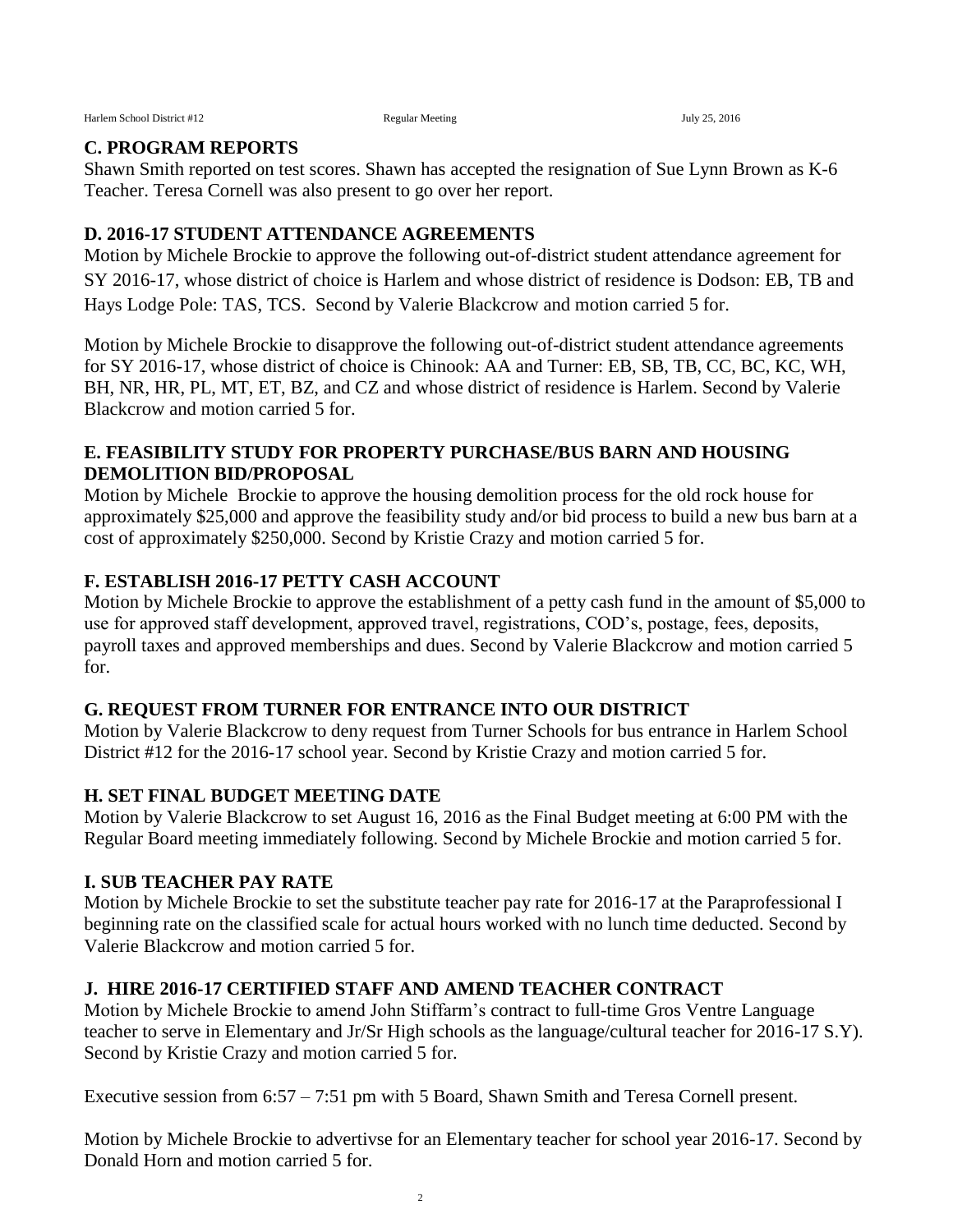#### **K. HIRE 2016-17 CLASSIFIED STAFF**

Motion by Valerie Blackcrow to hire Alisha Murphy as the Elementary Cooks Asst. for 2016-17 school year as per the CBA. Second by Michele Brockie and motion carried 5 for.

### **L. PERSONNEL CHANGES**

Motion by Donald Horn to approve MOU with the Ft. Belknap Tribal Council for  $\frac{1}{2}$  Time Truancy Officer, Geno LeValdo, for 2016-17 S.Y. with the district reserving the right to withdraw the offer based upon the results of the background check. Second by Michele Brockie and motion carried 5 for.

Motion by Michele Brockie to approve Briayan Flores as the Transportation Director for 2016-17 S.Y. for 205 days and a stipend of \$10,000. Second by Kristie Crazy and motion carried 5 for.

Motion by Michele Brockie to approve a .1 FTE (1 period) buyout of Debra Ferris's planning period for Jr/Sr High Special Ed. Director. Second by Valerie Blackcrow and motion carried 5 for.

### **M. HIRE 2016-17 COACHES/EXTRA CURRICULAR POSITIONS/COACHING POOL**

Motion by Michele Brockie to hire the following coaches for 2016-17 SY, per the CBA:

- Kim Faulkinberry as HS Track Asst.
- Lyle Faulkinberry as JH Track
- Kerry Johnson as HS Tennis Asst.
- Shawn Smith as JH and HS Fall and Winter Cheerleading Advisor and to be pro-rated with Jennifer Mills when Shawn is absent.

Second by Donald Horn and motion carried 5 for.

### **N. SUB/EXTRA HELP LIST APPROVAL**

Motion by Donald Horn to approve the sub/extra help/volunteer list of applicants below pending approved background check with the district reserving the right to withdraw the offer based upon the result of the background check and age requirements:

| Nanette Mount                                     | Sub Custodian         | \$13.50 |
|---------------------------------------------------|-----------------------|---------|
|                                                   | <b>Sub Bus Driver</b> | \$15.58 |
| Second by Kristie Crazy and motion carried 5 for. |                       |         |

### **O. APPROVE CLASSIFIED AND ADMINISTRATIVE/SUPPORT STAFF MOU**

Motion by Michele Brockie to approve the MOU with Classified staff for the 2016-17 CBA for a 2.5% increase to wages effective 7/1/16, \$50/month increase to insurance contribution starting 9/1/16, update all sections with new Montana Code Annotated wherever referenced and change all needed dates and/or year to reflect the new CBA. Second by Donald Horn and motion carried 5 for.

Motion by Valerie Blackcrow to approve amended 2016-17 contracts for Teresa Cornell, Marty Dirden, Brigitte Hagen, Hilary Handy, Michelle Sears and Shiloh Seymour to increase the 1.5% increase already received to a 2.5% increase effective 7/1/16 and the \$50/month increase to insurance if applicable. Second by Michele Brockie and motion carried 5 for.

#### **P. 1 ST AND FINAL READING OF MTSBA POLICY UPDATES** Tabled.